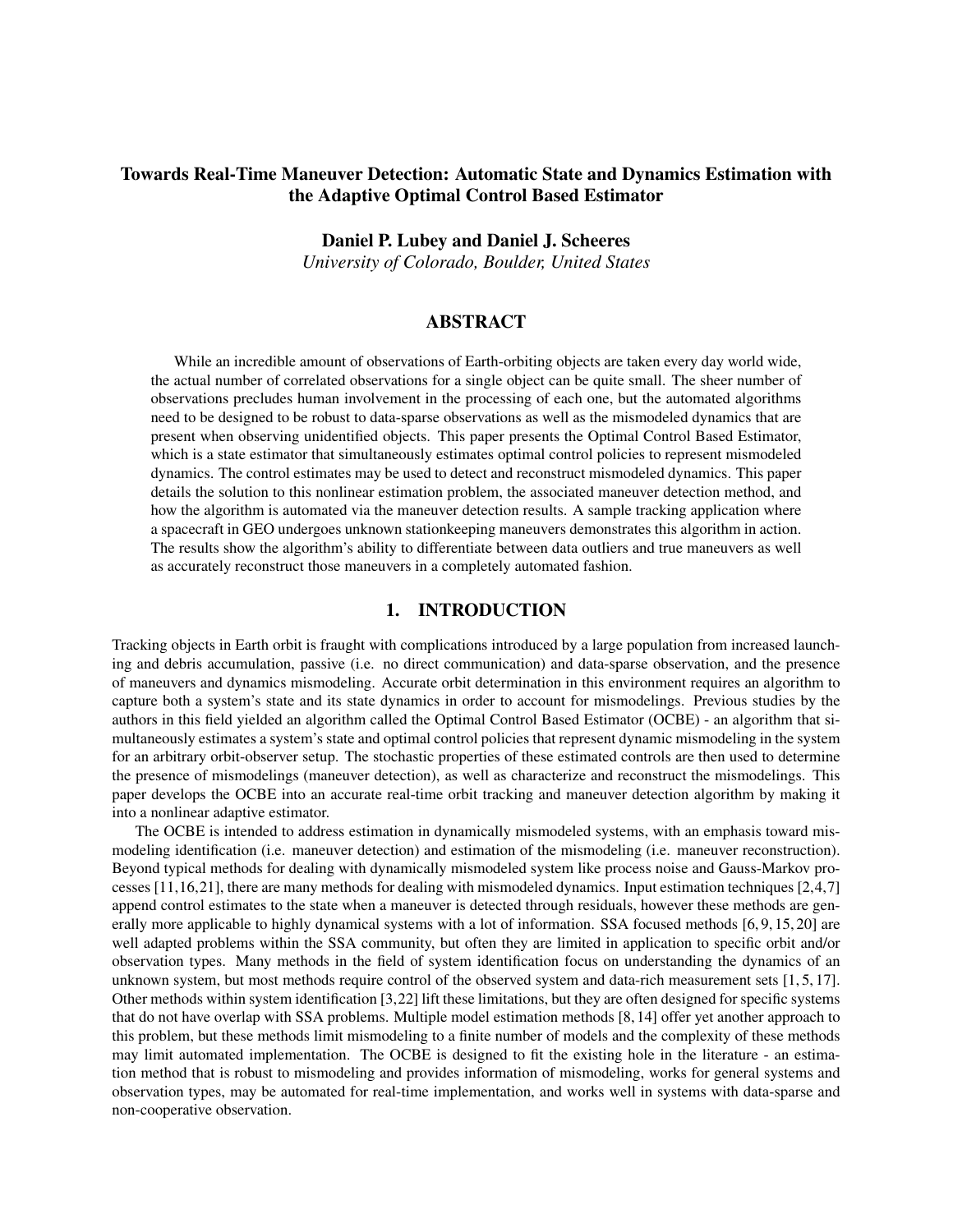In its previous form [19] the OCBE was a linear algorithm that had a parameter called the assumed dynamic uncertainty that had to be selected by the user with each new measurement to reflect the level of dynamic mismodeling in the system. This human-in-the-loop approach precludes real-time application to orbit tracking problems because, though orbit tracking is often data-sparse for a single target, the sheer number of objects in orbit creates a large amount of observations (often uncorrelated) to make the problem quite complex. The authors developed a linear version of an adaptive algorithm that showed promise at providing real-time detection performance [19]. This paper focuses on turning this linear adaptive estimator into a nonlinear adaptive estimator, and applying this algorithm to a sample tracking application.

Section II of this paper will focus on defining the OCBE. This includes its nonlinear definition, and a definition of a linear form of it that may be iterated to converge on the nonlinear solution. Section III focuses on the maneuver detection and reconstruction properties of the estimator, and how these may be leveraged to automate the algorithm. Section IV provides a sample tracking application where the OCBE is used to detect and reconstruct maneuvers of a GEO spacecraft. Finally, Section V provides a concluding discussion summarizing the important aspects of the OCBE as well as directions for future progress in this research.

### 2. THE OPTIMAL CONTROL BASED ESTIMATOR

The OCBE is a unique estimator that models mismodeled dynamics as an optimal control process. These controls may be used to detect the presence of mismodeling as well as identify its source. In this section we will define the nonlinear algorithm, and a linearized version that may be iterated to solve the nonlinear optimization problem.

#### 2.1. Nonlinear OCBE

The OCBE is defined as the estimator that minimizes the cost function in Eq. 1 constrained such that the state dynamics are of the form:  $\vec{x}(t) = f(t, \vec{x}) + B(t)\vec{u}(t)$ . In this definition the inputs are as follows: the a priori epoch  $(t_{k-1})$ , the a priori state estimate  $(\bar{x}_{k-1|k-1})$  and its covariance  $(\bar{P}_{k-1|k-1})$ , the measurement epoch  $(t_k)$ , the measurement  $(\vec{Y}_k)$ and its covariance  $(R_k)$ , the observation-state relationship  $(h(t, \vec{x}))$ , and the a priori mismodeling estimate  $(\bar{u}(t))$  and its covariance  $(Q(t))$ .

$$
\mathcal{J}\left(\vec{x}_{k-1},\vec{x}_{k},\vec{u}(t)\right) = \frac{1}{2} \left(\bar{x}_{k-1|k-1} - \vec{x}_{k-1}\right)^{T} \bar{P}_{k-1|k-1}^{-1} \left(\bar{x}_{k-1|k-1} - \vec{x}_{k-1}\right) \n+ \frac{1}{2} \left(\vec{Y}_{k} - h(t_{k},\vec{x}_{k})\right)^{T} R_{k}^{-1} \left(\vec{Y}_{k} - h(t_{k},\vec{x}_{k})\right) \n+ \int_{t_{k-1}}^{t_{k}} \frac{1}{2} \left(\vec{u}(t) - \bar{u}(t)\right)^{T} \tilde{Q}(t)^{-1} \left(\vec{u}(t) - \bar{u}(t)\right) d\tau
$$
\n(1)

Applying functional optimization methods as discussed by Lawden [12, 13], the set of necessary conditions for optimality are obtained as defined in Eqs. 2-5.

$$
\vec{F}_1(\hat{x}_{k-1|k}, \hat{x}_{k|k}, \hat{p}_{k-1|k}) = \phi_p(t_k; t_{k-1}, \hat{x}_{k-1|k}, \hat{p}_{k-1|k}) + \left. \frac{\partial h}{\partial \vec{x}_k} \right|_{(t_k, \hat{x}_{k|k})}^T R_k^{-1} \left( \vec{Y}_k - h(t_k, \hat{x}_{k|k}) \right) = \vec{0} \tag{2}
$$

$$
\vec{F}_2(\hat{x}_{k-1|k}, \hat{x}_{k|k}, \hat{p}_{k-1|k}) = \hat{p}_{k-1|k} - \bar{P}_{k-1|k-1}^{-1} (\bar{x}_{k-1|k-1} - \hat{x}_{k-1|k}) = \vec{0}
$$
\n(3)

$$
\vec{F}_3(\hat{x}_{k-1|k}, \hat{x}_{k|k}, \hat{p}_{k-1|k}) = \hat{x}_{k|k} - \phi_x(t_k; t_{k-1}, \hat{x}_{k-1|k}, \hat{p}_{k-1|k}) = \vec{0}
$$
\n(4)

The goal is to estimate the state at the a priori epoch ( $\hat{x}_{k-1|k}$ ), state at the measurement epoch ( $\hat{x}_{k|k}$ ), and adjoint at the a priori epoch ( $\hat{p}_{k-1|k}$ ) such that all three equations are satisfied ( $\phi_x(t)$  and  $\phi_p(t)$  represent state and adjoint solution flows, respectively). The adjoint is the Lagrange multiplier that enforces the state dynamical constraint. It relates to the estimated optimal control policy through the results of the Pontryagin Minimum Principle (Eq. 5), and it has dynamics given by Eq. 6.

$$
\hat{u}(t) = -\tilde{Q}(t)B(t)^T \hat{p}(t) + \bar{u}(t)
$$
\n(5)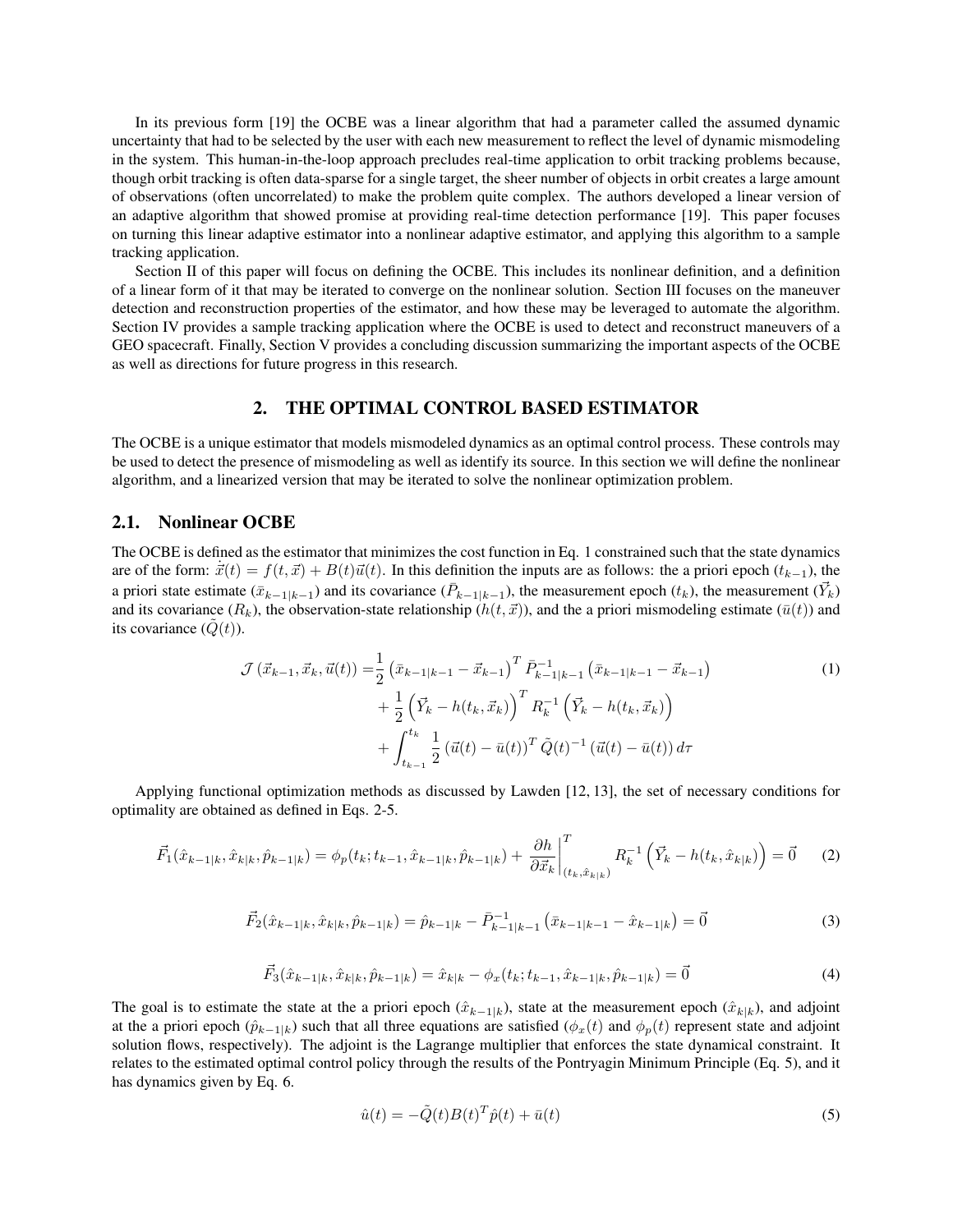$$
\dot{\hat{p}}(t) = -\left. \frac{\partial f}{\partial \vec{x}} \right|_{(t,\hat{x}(t))}^{T} \hat{p}(t)
$$
\n(6)

This estimator has no analytical solution for a nonlinear system. We desire a method to solve the necessary conditions to estimate the state and control trajectories. This is accomplished via a linearization of the necessary conditions, which results in an algorithm called the Generalized Linear OCBE (GL-OCBE).

## 2.2. Generalized Linear OCBE

The GL-OCBE is a version of the OCBE, which is linearized about arbitrary initial state and adjoint values ( $\tilde{x}_{k-1}$ and  $\tilde{p}_{k-1}$ ). The nominal state and adjoint trajectories are defined as the expectations of the solution flows that evolve from these initial conditions  $(\tilde{x}(t) = E[\phi_x(t; t_{k-1}, \tilde{x}_{k-1}, \tilde{p}_{k-1})]$  and  $\tilde{p}(t) = E[\phi_p(t; t_{k-1}, \tilde{x}_{k-1}, \tilde{p}_{k-1})]$ . Accompanying this linearization are linearized versions of the measurement, a priori state estimate, and the state-observation relationship as defined in Eqs. 7-9. The state transition matrix (STM), which includes both the state and adjoint linear dynamics  $(\phi(t) = \begin{bmatrix} \phi_x(t)^T & \phi_p(t)^T \end{bmatrix}^T)$ , is defined in Eq. 10.

$$
\delta \vec{y}_k = \vec{Y}_k - h(t_k, \tilde{x}_k) \tag{7}
$$

$$
\delta \bar{x}_{k-1|k-1} = \bar{x}_{k-1|k-1} - \tilde{x}_{k-1} \tag{8}
$$

$$
\tilde{H}_k = \left. \frac{\partial h}{\partial \vec{x}} \right|_{(t_k, \tilde{x}_k)} \tag{9}
$$

$$
\Phi(t,\tau) = \frac{\partial \phi(t)}{\partial \phi(\tau)} = \begin{bmatrix} \Phi_{xx}(t,\tau) & \Phi_{xp}(t,\tau) \\ \Phi_{px}(t,\tau) & \Phi_{pp}(t,\tau) \end{bmatrix}
$$
\n(10)

The GL-OCBE also explicitly accounts for the effects of process noise via the state and adjoint process noise terms defined in Eqs. 11. In this definition  $\vec{w}(t)$  is the stochastic component of  $\bar{u}(t)$  such that it has the following properties:  $E\left[\vec{w}(t)\right] = 0$  and  $E\left[\vec{w}(t)\vec{w}(\tau)^T\right] = \widetilde{Q}(t)\delta(t-\tau)$ .

$$
\vec{v}_x(t|t_{k-1}) = \int_{t_{k-1}}^t \Phi_{xx}(t,\tau)B(\tau)\vec{w}(\tau)d\tau
$$
\n
$$
\vec{v}_p(t|t_{k-1}) = \int_{t_{k-1}}^t \Phi_{px}(t,\tau)B(\tau)\vec{w}(\tau)d\tau
$$
\n(11)

After linearizing and simplifying the results, the GL-OCBE equations are obtained in a Kalman Filter-like formulation. First we start with the time update equations defined below.

$$
\delta \bar{x}_{k|k-1} = \left(\Phi_{xx} + \mathcal{P}_{k|k-1} \Phi_{px}\right) \delta \bar{x}_{k-1|k-1} \tag{12}
$$

$$
\mathcal{P}_{k|k-1} = \left(\Phi_{xx}\bar{P}_{k-1|k-1} - \Phi_{xp}\right)\left(\Phi_{pp} - \Phi_{px}\bar{P}_{k-1|k-1}\right)^{-1} \tag{13}
$$

$$
\dot{P}(t|t_{k-1}) = [A_{xx}(t) + \mathcal{P}(t|t_{k-1})A_{px}(t)]\bar{P}(t|t_{k-1}) + \bar{P}(t|t_{k-1})[A_{xx}(t) + A_{px}(t)\mathcal{P}(t|t_{k-1})]^T
$$
\n
$$
+ B(t)\tilde{Q}(t)B(t)^T
$$
\n(14)

These equations propagate information form the a priori epoch to the measurement epoch in a manner similar to a Kalman Filter. In terms of notation,  $\delta \bar{x}_{k|k-1}$  is the propagated a priori state,  $\mathcal{P}_{k|k-1}$  is the propagated a priori state quasi-covariance, and  $\bar{P}_{k|k-1}$  is the propagated a priori state covariance.

The measurement update is broken up into three portions corresponding to the three estimates. First, the state estimate at the measurement epoch is defined in Eqs. 15-17.

$$
\delta\hat{x}_{k|k} = \left(\delta\bar{x}_{k|k-1} + \tilde{b}_k + \vec{v}_x(t_k)\right) + L_k\left[\delta\vec{y}_k - \tilde{H}_k\left(\delta\bar{x}_{k|k-1} + \tilde{b}_k + \vec{v}_x(t_k)\right)\right]
$$
(15)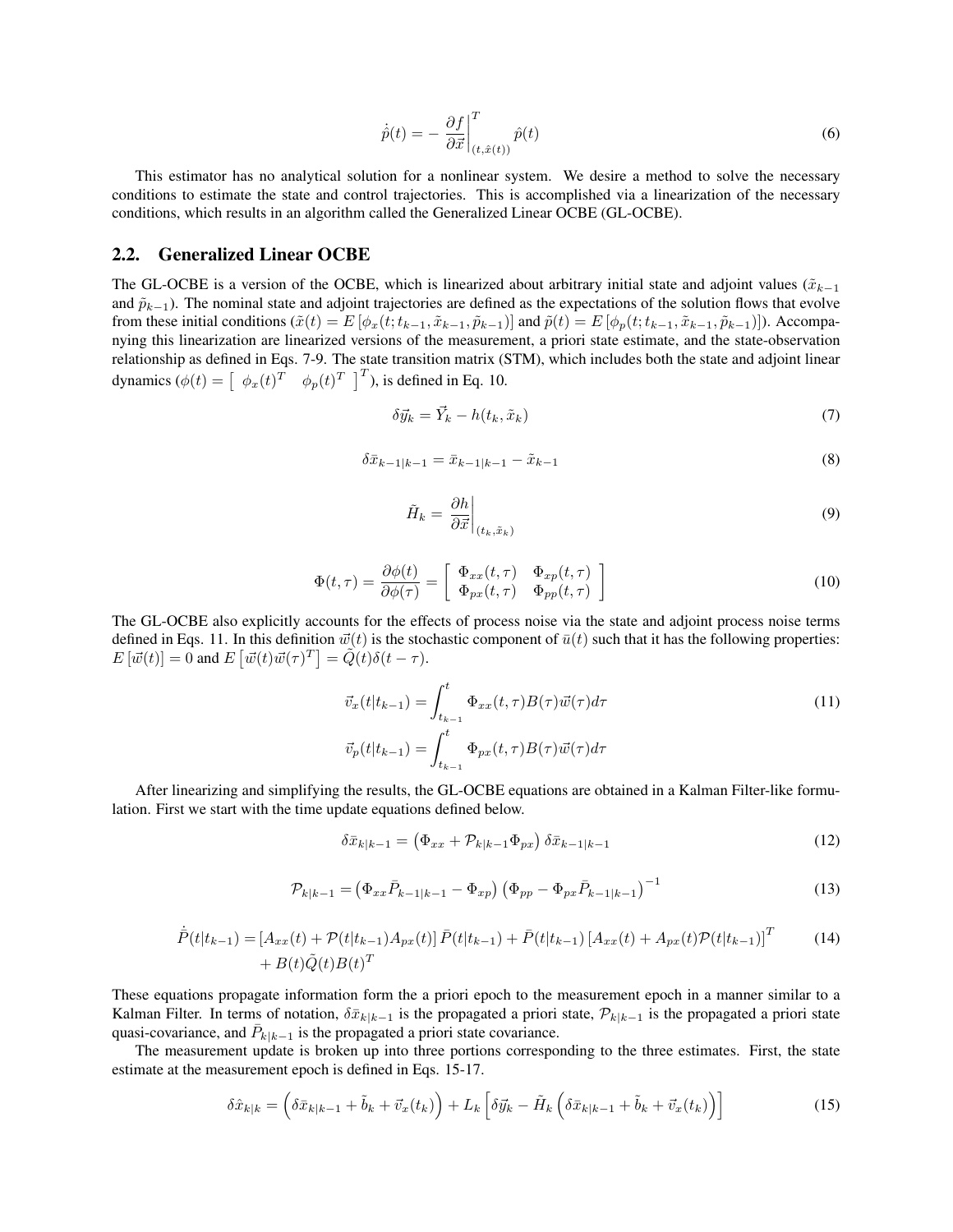$$
L_k = \mathcal{P}_{k|k-1} \tilde{H}_k^T \left( R_k + \tilde{H}_k \mathcal{P}_{k|k-1} \tilde{H}_k^T \right)^{-1} \tag{16}
$$

$$
\tilde{b}_k = \mathcal{P}_{k|k-1} \left( \tilde{p}_k + \vec{v}_p(t_k | t_{k-1}) \right) - \left( \Phi_{xx} + \mathcal{P}_{k|k-1} \Phi_{px} \right) \bar{P}_{k-1|k-1} \tilde{p}_{k-1}
$$
\n(17)

The biasing term  $(\tilde{b}_k)$  helps to account for the presence of the non-ballistic trajectory (i.e. a nonzero nominal adjoint trajectory). Analyzing these equations, we conclude that it is unbiased, and it has a form very similar to the Kalman Filter other than the presence of the adjoints. It can be shown that for a ballistic nominal trajectory the GL-OCBE state estimate at the measurement epoch is fully equivalent to the Kalman estimate [18].

Next, the state estimate at the a priori epoch is defined in Eqs. 18-21.

$$
\delta \hat{x}_{k-1|k} = \mathcal{I}_{k-1} \left( \delta \bar{x}_{k-1|k-1} + \tilde{b}_{k-1} \right) + L_{k-1} \left[ \delta \bar{y}_k - \tilde{H}_k \left( \delta \bar{x}_{k|k-1} + \tilde{b}_k + \vec{v}_x(t_k | t_{k-1}) \right) \right] \tag{18}
$$

$$
\mathcal{I}_{k-1} = I_{n \times n} + \bar{P}_{k-1|k-1} \left( \Phi_{pp} - \Phi_{px} \bar{P}_{k-1|k-1} \right)^{-1} \Phi_{px} \tag{19}
$$

$$
L_{k-1} = \left(\Phi_{pp}\bar{P}_{k-1|k-1}^{-1} - \Phi_{px}\right)^{-1} \tilde{H}_k^T \left(R_k + \tilde{H}_k \mathcal{P}_{k|k-1} \tilde{H}_k^T\right)^{-1} \tag{20}
$$

$$
\tilde{b}_{k-1} = \bar{P}_{k-1|k-1} \left[ \Phi_{pp}^{-1} \left( \tilde{p}_k + \vec{v}_p(t_k|t_{k-1}) \right) - \tilde{p}_{k-1} \right] \tag{21}
$$

Again, analysis leads to the result that the estimate is unbiased. It can be shown that this results in the assumption that the a priori and measurement epoch true states are ballistically connected. This makes sense based on the form of the OCBE cost function, which penalizes any deviation from the a priori mismodeling estimate. Furthermore, it can be shown that when the nominal trajectory is ballistic this estimate is equivalent to a smoothed Kalman estimate [18]. Combining this with properties of the measurement epoch estimate, it can be shown that the OCBE linearized about a ballistic nominal trajectory is a generalization of the Kalman algorithm. This version of the OCBE is called the Ballistic Linear OCBE (BL-OCBE).

The third and final piece of information is the adjoint estimate at the a priori epoch (Eq. 22). This estimate indicates that the nonlinear adjoint estimate has an expectation of 0. This corresponds to the ballistic assumption in the truth trajectory as discussed previously. The estimator only deviates from this ballistic trajectory in presence of error. This can include measurement error, a priori state error, and dynamic mismodeling. The first two errors are quantifiable with the given information, and the final is a deterministic mismodeling. The purpose of the maneuver detection method discussed in the next section is to identify the presence of this mismodeling.

$$
\delta \hat{p}_{k-1|k} = \bar{P}_{k-1|k-1}^{-1} \left( \delta \bar{x}_{k-1|k-1} - \delta \hat{x}_{k-1|k} \right) - \tilde{p}_{k-1|k} \tag{22}
$$

Finally, we complete the definition of the GL-OCBE with covariance of the state estimates. The measurement epoch covariance is defined in Eq. 23, and the a priori estimate covariance is defined in Eqs. 24 and 25.

$$
\hat{P}_{k|k} = \left(I - L_k \tilde{H}_k\right) \bar{P}_{k|k-1} \left(I - L_k \tilde{H}_k\right)^T + L_k R_k L_k^T \tag{23}
$$

$$
\hat{P}_{k-1|k} = \mathcal{I}_{k-1} \bar{P}_{k-1|k-1} \mathcal{I}_{k-1}^T + L_{k-1} \left( R_k + \tilde{H}_k \bar{P}_{k|k-1} \tilde{H}_k^T \right) L_{k-1}^T
$$
\n
$$
+ \mathcal{I}_{k-1} \bar{P}_{k-1|k-1} \Phi_{pp}^{-1} \left( E \left[ \vec{v}_p(t_k | t_{k-1}) \vec{v}_p(t_k | t_{k-1})^T \right] \right) \Phi_{pp}^{-T} \bar{P}_{k-1|k-1} \mathcal{I}_{k-1}^T
$$
\n
$$
- \mathcal{I}_{k-1} \bar{P}_{k-1|k-1} \left[ \Phi_{xx} + \mathcal{P}_{k|k-1} \Phi_{px} \right]^T \tilde{H}_k^T L_{k-1}^T - L_{k-1} \tilde{H}_k \left[ \Phi_{xx} + \mathcal{P}_{k|k-1} \Phi_{px} \right] \bar{P}_{k-1|k-1} \mathcal{I}_{k-1}^T
$$
\n
$$
- \mathcal{I}_{k-1} \bar{P}_{k-1|k-1} \Phi_{pp}^{-1} \left( E \left[ \vec{v}_p(t_k | t_{k-1}) \vec{v}_p(t_k | t_{k-1})^T \right] \right) \mathcal{P}_{k|k-1} \tilde{H}_k^T L_{k-1}^T
$$
\n
$$
- \mathcal{I}_{k-1} \bar{P}_{k-1|k-1} \Phi_{pp}^{-1} \left( E \left[ \vec{v}_p(t_k | t_{k-1}) \vec{v}_x(t_k | t_{k-1})^T \right] \right) \tilde{H}_k^T L_{k-1}^T
$$
\n
$$
- L_{k-1} \tilde{H}_k \mathcal{P}_{k|k-1} \left( E \left[ \vec{v}_p(t_k | t_{k-1}) \vec{v}_p(t_k | t_{k-1})^T \right] \right) \Phi_{pp}^{-T} \bar{P}_{k-1|k-1} \mathcal{I}_{k-1}^T
$$
\n
$$
- L_{k-1} \tilde{H}_k \left( E \left[ \vec{v}_x(t_k | t_{k-1}) \vec{v}_p(t_k | t_{k-
$$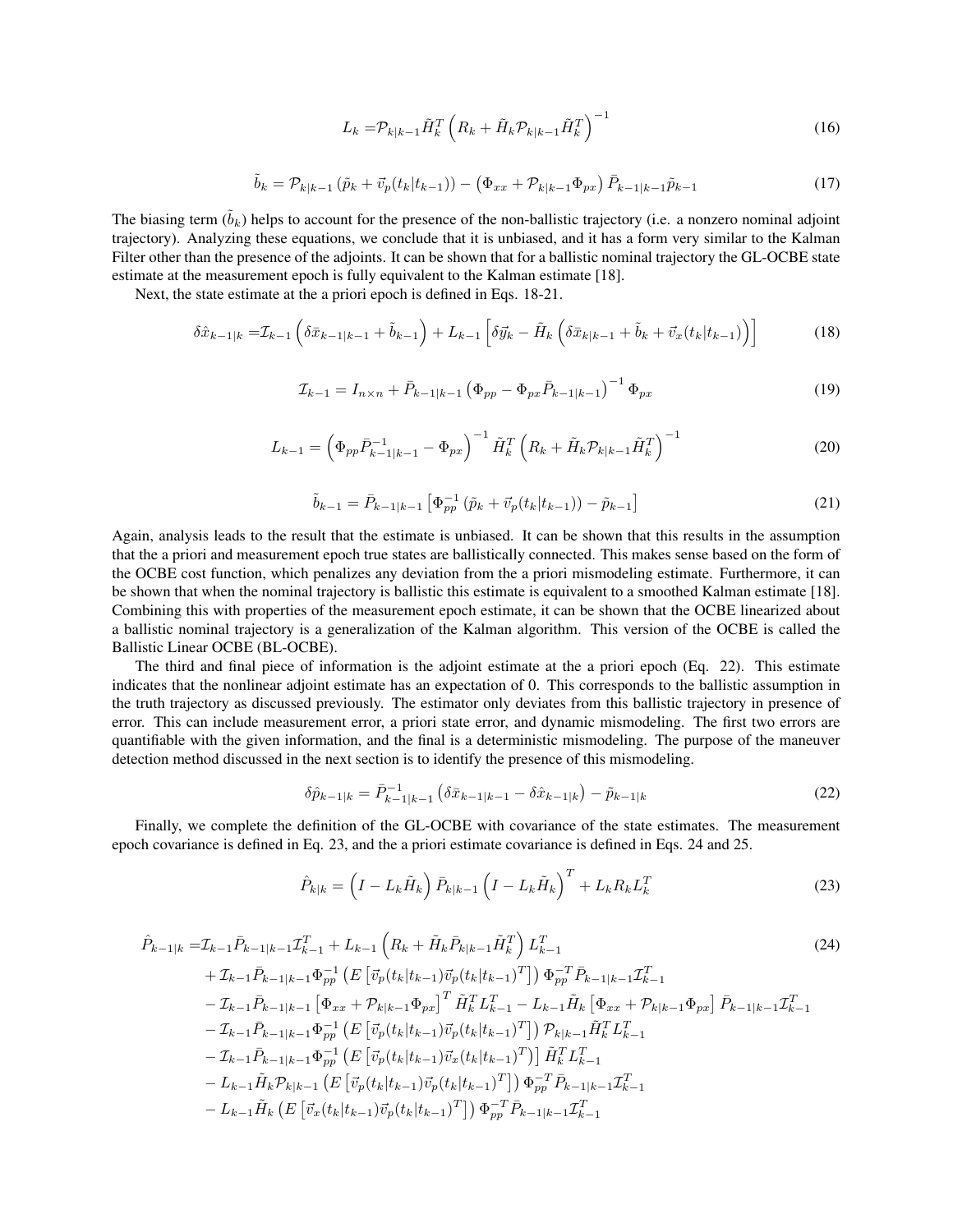$$
E\left[\vec{v}_p(t_k|t_{k-1})\vec{v}_p(t_k|t_{k-1})^T\right] = \int_{t_{k-1}}^{t_k} \Phi_{px}(t_k,\tau)B(\tau)\tilde{Q}(\tau)B(\tau)^T\Phi_{px}(t_k,\tau)^T d\tau
$$
\n
$$
E\left[\vec{v}_x(t_k|t_{k-1})\vec{v}_p(t_k|t_{k-1})^T\right] = \int_{t_{k-1}}^{t_k} \Phi_{xx}(t_k,\tau)B(\tau)\tilde{Q}(\tau)B(\tau)^T\Phi_{px}(t_k,\tau)^T d\tau
$$
\n(25)

As might be expected, the form of the measurement epoch covariance is incredibly similar to the Kalman estimate covariance. Both covariances when reduced for a ballistic nominal trajectory are equivalent to the Kalman uncertainties thus extending the equivalence to uncertainties as well as estimates. It should be noted that Eq. 25 may be reformulated into a form that is more practical for numerical implementation using properties of the STM, but that will not be addressed in this discussion.

These equations fully define the GL-OCBE. Generally, the GL-OCBE is initialized about a ballistic trajectory, and then iterated until the OCBE necessary conditions are satisfied, thus solving the nonlinear estimation problem. The resulting uncertainties are appropriate linear uncertainties in the nonlinear estimates. The optimal control policy may be obtained via Eq. 5. This is far more meaningful piece of information than the adjoint, and it will form the basis of the maneuver detection method discussed in the follwoing section.

## 3. ADAPTIVE ESTIMATION USING MANEUVER DETECTION

The quantity that makes the OCBE unique is it control estimate. These control estimates are reconstructions of dynamic mismodeling, and they may also be used to determine whether the mismodeling is statistically significant. We call this process maneuver detection. The term maneuver refers to any type of dynamic mismodeling - natural or actuated. This section includes an overview of the OCBE maneuver detection process, and how that process may be used to automate the algorithm. The resulting algorithm is called the Adaptive OCBE.

#### 3.1. Maneuver Detection and Reconstruction in the OCBE

The OCBE maneuver detection method is based on the control distance metrics method developed by Holzinger, Scheeres, and Alfriend [10]. They defined a single metric based on estimated optimal control policies, and then used statistical methods to determine whether the estimated controls were statistically significant. For the OCBE, we use three metrics: 1) the OCBE control distance metric (Eq. 26), 2) the OCBE measurement distance metric (Eq. 27), and 3) the OCBE a priori state distance metric (Eq. 28). These three metrics form the three terms of the OCBE cost function, thus they are physically significant to this problem. By separating the metrics we are also able to understand and independently analyze the three possible sources of error in the estimation problem.

$$
D_C(\hat{u}(t)) = \int_{t_{k-1}}^{t_k} \frac{1}{2} \left(\vec{u}(\tau) - \bar{u}(\tau)\right)^T \tilde{Q}(\tau)^{-1} \left(\vec{u}(\tau) - \bar{u}(\tau)\right) d\tau \tag{26}
$$

$$
D_M(\hat{x}_{k|k}) = \frac{1}{2} \left( \vec{Y}_k - h(t_k, \hat{x}_{k|k}) \right)^T R_k^{-1} \left( \vec{Y}_k - h(t_k, \hat{x}_{k|k}) \right)
$$
(27)

$$
D_A(\hat{x}_{k-1|k}) = \frac{1}{2} \left( \bar{x}_{k-1|k-1} - \hat{x}_{k-1|k} \right)^T \bar{P}_{k-1|k-1}^{-1} \left( \bar{x}_{k-1|k-1} - \hat{x}_{k-1|k} \right)
$$
(28)

As mentioned, these metrics have a quadratic-Gaussian form, which is very similar to a  $\chi^2$  distribution. If we put the metrics in the form of Eq. 29 (where  $\vec{z}$  is a zero mean Gaussian random vector with covariance  $P_z^{-1/2} M_z P_z^{-1/2}$ ), then we can reformulate the metric into a  $\chi^2$  random variable via Pearson's approximation [10].

$$
D_Z = \vec{z}^T M_z \vec{z} \tag{29}
$$

This reformulation via Pearson's approximation is defined in Eq. 30 where  $\lambda_j$  are the eigenvectors of the matrix  $P_z^{-1/2} M_z P_z^{-1/2}$ , and  $\nu$  is number of degrees of freedom for the  $\chi^2$  random variable.

$$
D_z \approx \frac{\theta_3}{\theta_2} \chi_{\nu}^2 + \left(\theta_1 - \frac{\theta_2^2}{\theta_3}\right)
$$
  

$$
\theta_s = \sum_{j=1}^r \lambda_j^s, \quad \nu = \frac{\theta_2^3}{\theta_3^2}
$$
 (30)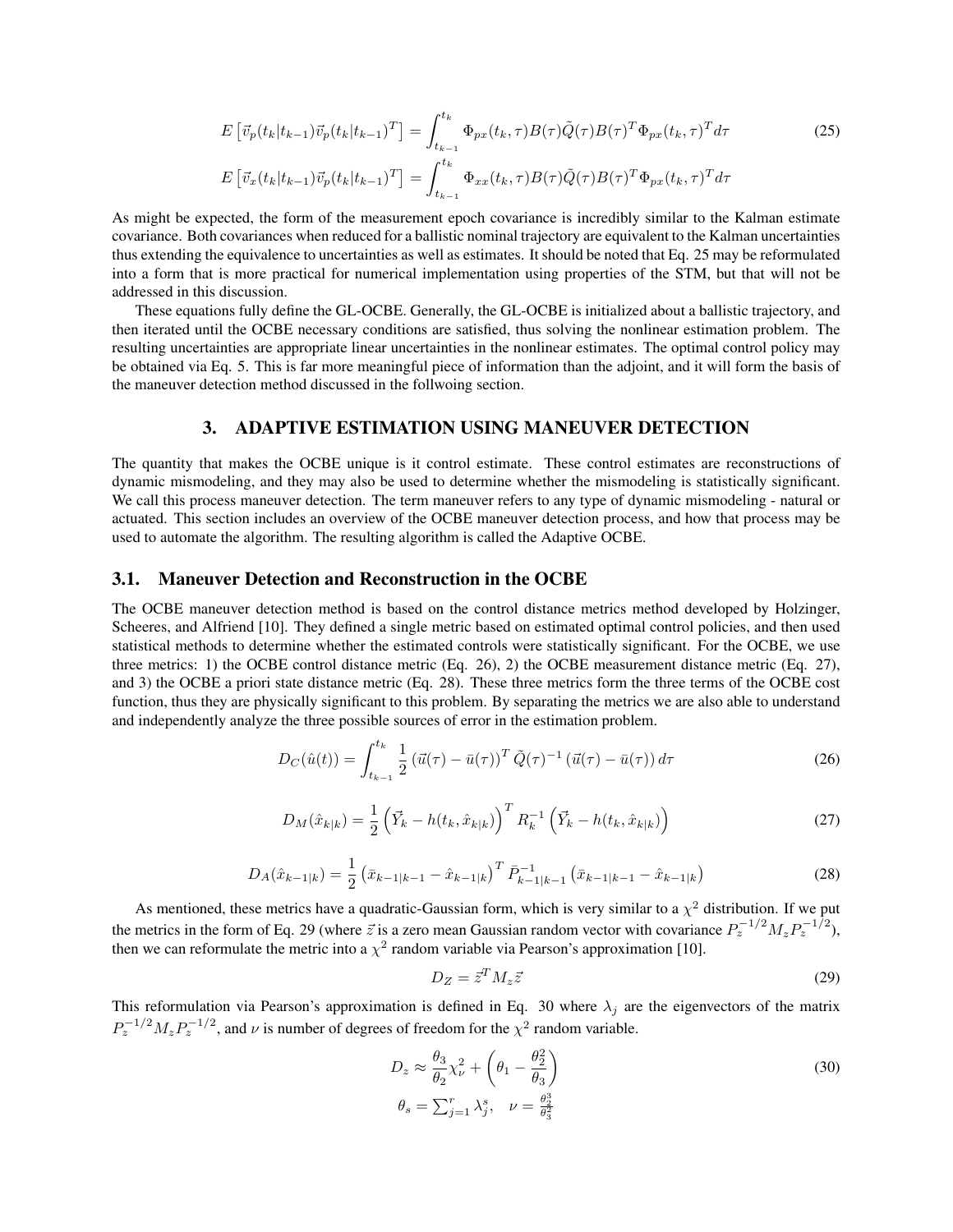The process of converting our metrics to the form of Eq. 29, requires the substitution of the GL-OCBE estimates, and the computation of the  $P_z$  covariances. This process is straightforward, thus we will leave it out of this discussion.

To perform maneuver detection the user needs to define a maneuver threshold percentile. This percentile is then converted to the relevant  $\chi^2_\nu$  value. With this definition it is possible to have a fractional value for  $\nu$ . In this case the user should interpolate between integer values for  $\nu$  to find the appropriate  $\chi^2_\nu$ . Once this value has been obtained it can be mapped into metric space via Eq. 30 to form the metric threshold. If the calculated metric exceeds this threshold, then the user can conclude that some mismodeling is present in the system, thus the estimated control profile is statistically significant. Once the maneuver has been detected, the assumed dynamic uncertainty  $(Q(t))$  should be adjusted until the maneuver is no longer detected. Doing this fully compensates for the maneuver. In the next section a method for automatically adjusting the assumed dynamic uncertainty when a maneuver is detected is discussed.

### 3.2. The Adaptive OCBE

The maneuver detection results tell us whether our system is properly tuned to the errors within this system. Assuming measurement and a priori state uncertainties are properly tuned, the remaining source of error is dynamical mismodeling. Increasing the assumed dynamic uncertainty tells the filter to anticipate larger dynamic mismodeling, and it compensates for this perceived increase in error by inflating the state covariances. The assumed dynamic uncertainty should be adjusted until the maneuver is no longer detected, thus indicating it has been addressed properly through compensating uncertainty. This process, when done by hand is cumbersome and costly in terms of time, thus it is infeasible to accomplish with a human in the loop for data sets on the scale of SSA problems. The Adaptive OCBE addresses this issue by automating the selection of the assumed dynamic uncertainty.

This algorithm automatically selects an assumed dynamic uncertainty under the criterion that the mean of the metric's distribution and the calculated metric are equal to one another, since this is our best estimate of what the metric should be. The mean of a random variable of the form in Eq. 29 is defined in Eq. 31.

$$
\mu_z = \text{Tr}\left[M_z P_z\right] \tag{31}
$$

To simplify this problem we also reduce the dimensionality of the problem by specifying the assumed dynamic uncertainty as a scalar variable ( $\sigma_Q$ ) multiplied by a unit correcting factor (*a*) on the diagonals of a matrix (Eq. 32). We will refer to  $\sigma_Q$  as the assumed dynamic standard deviation.

$$
\tilde{Q}(t) = a\sigma_Q^2 I_{m \times m} \tag{32}
$$

All three OCBE metrics and their means are functions of the assumed dynamic uncertainty, thus we must select  $\sigma_Q$  such that the metric and mean intersect. In practice a solution always exist providing a maneuver was detected. However if no maneuver was detected, then it is possible for the mean and metric to have no intersection as functions of  $\sigma_Q$ . For these cases we define a value called the dynamic noise floor ( $\sigma_{Q,NF}$ ). This is low value that defines the minimum level dynamic uncertainty that the user cares about - any mismodeling below this level is considered negligible. When there is no detected maneuver or there is no solution that equates the metric and its mean, then we default to this value. Finding the proper  $\sigma_Q$  when not defaulting to the noise floor is a nonlinear root finder problem. Any suitable method may be used. The authors have have used numerical Newton-Secant and Newton-Raphson methods with success.

How a maneuver is defined between the three metrics is up to the user. One metric or more may be relied upon at any given time. In the analysis that follows a maneuver is detected when all three metrics exceed their thresholds simultaneously (this helps to eliminate false detections). A delay mechanism may also be implemented. The delay waits for a preset number of successive maneuvers to be detected. When that number is reached the algorithm automatically returns to the original detection, adjusts the assumed dynamic standard deviation appropriately and continues onward. This method helps to distinguish between a single outlier in the data versus deterministic mismodeling, which affects many estimates down the chain, thus it will be detected repeatedly if not addressed properly. While this results in a delay for a maneuver to be addressed, the detection still happens in real time.

These processes are automated, thus it takes the human out of the loop. In the following section we will demonstrate the effectiveness of this algorithm applying it to a sample GEO spacecraft tracking problem.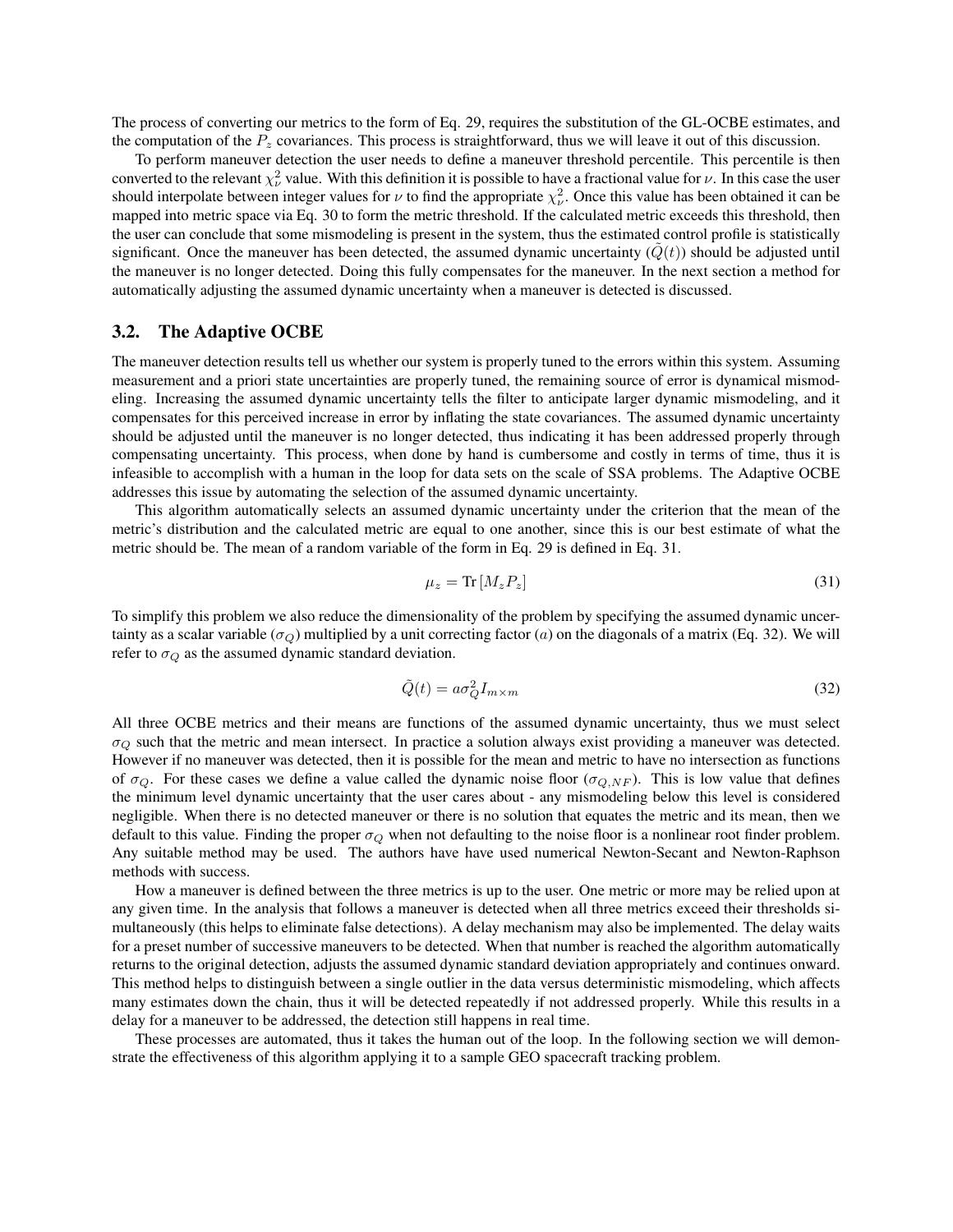## 4. SIMULATIONS AND RESULTS

In this sample tracking scenario, a spacecraft in GEO is being observed via a ground station with non-cooperative range (10 m Gaussian uncertainty) and azimuth and elevation angle (1 arcsecond Gaussian uncertainty) observations. The spacecraft is observed for two hours each night (observations taken every 100 seconds) over the course of fifteen days. Unknown to the estimator, the spacecraft executes stationkeeping maneuvers periodically to account for latitude (North-South [NS] maneuver) and longitude (East-West [EW] maneuver) deviations from the nominal geosynchronous orbit at a longitude of 60 degrees. The true dynamical model includes two body gravity, oblateness effects, solar radiation pressure (with area-to-mass ratio of 0.024), third body effects (sun and moon), and the actuated maneuvers. More perturbations may be included, but they do not effect the results unless they are mismodeled.

The actuated maneuvers are designed as low thrust events that last 4 hours. They initiate when a latitude or longitude nominal deviation barrier is crossed (0.05 degrees latitude and 0.1 degrees longitude), and conclude 4 hours later when the latitude or longitude has been reset to the nominal value. The maneuvers are decoupled such that latitude maneuvers do not influence longitude and vice versa.The spacecraft starts with an initial 0.25 degree deviation from nominal in latitude, a 0.2 degree deviation from nominal in longitude, and no deviation from nominal in radius.

To start the simulation the true trajectory is mismodeled on the order of 1 km in position and 1 m/s in velocity. The GL-OCBE is then iterated until convergence to solve the nonlinear necessary conditions with each new measurement, and uncertainties are calculated using the GL-OCBE linearizations. Detected maneuvers are defined as when all three metrics exceed their respective thresholds simultaneously. The delay algorithm requires two successive maneuvers be detected before addressing it with an adjusted dynamic uncertainty. This helps to differentiate between measurement outliers and true maneuvers so that the state uncertainty does not become artificially over inflated. This analysis uses a 99% threshold percentile for maneuver detection. When successive maneuvers are detected, an assumed dynamic standard deviation is chosen to ensure the mean of the control metric is equal to the calculated metric. The dynamic noise floor is set to  $\sigma_{Q,NF} = 10^{-10}$  m/s<sup>2</sup>.



Figure 1: Distance metric to metric threshold ratio before applying adaptive algorithm.



Figure 2: Distance metric to metric threshold ratio after applying adaptive algorithm.

Figure 1 shows the metric-threshold ratio for all three metrics. This is defined as the ratio of the distance metric to the distance metric threshold, thus anything exceeding one is a detected maneuver for that specific metric. For all three metrics we see the expected dispersion about the mean of the distribution with approximately one percent of the metrics exceeding the threshold (1.19% for the control metric, 1.10% for the measurement metric, and 1.37% for the a priori metric). In total there are 4 epochs where the three metrics simultaneously exceed their thresholds.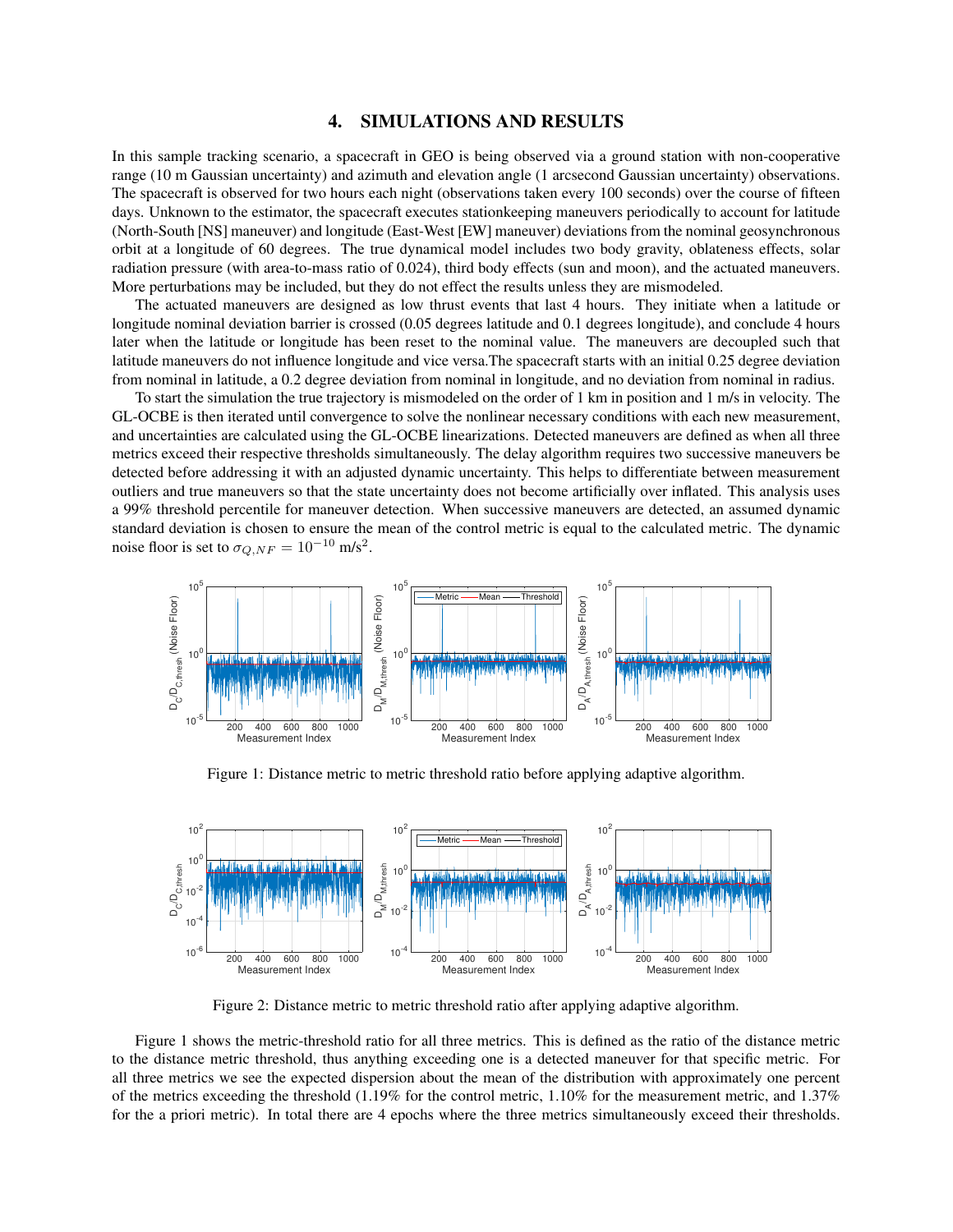However, when implementing the delay mechanism only two of these epochs stand out as true detected maneuvers. These correlate to the two true maneuvers. This tells us that the algorithm was able to successfully identify the only true maneuvers without any false detections in 1,094 observations.

While the previous metrics show maneuvers with respect to the noise floor, Fig. 2. Shows maneuvers with respect to the adaptive assumed dynamic uncertainty. These results confirm the adaptive algorithm is working properly since the two maneuver detection events are removed. This indicates that the two detected maneuvers have been addressed with a proper level of dynamic uncertainty. For each metric some events still exceed the threshold, but these are because they were identified as being outliers rather than deterministic events via the combination of the three combined metrics and application of the delay mechanism.



Figure 3: Magnitude of estimated controls in Hill frame.



Figure 4: Cartesian state estimate deviations from truth against measurement index with a 3-σ envelope (red).

To this point it is clear that we successfully detected the presence of the only two maneuvers with no false detections. Our next step is to reconstruct these maneuvers to provide information on them. The first piece of information are the control estimates we obtained from the estimator. The magnitude of these controls in the Hill frame are shown in Fig. 3. The identified maneuvers clearly stick out in this plot with the rest of the estimated control being effectively zero. The first maneuver is heavily biased toward in plane accelerations with the radial and along-track directions approximately 2-3 orders of magnitude larger than the cross-track acceleration. This indicates that the maneuver is an EW maneuver. Similarly, the second maneuver is heavily biased toward the cross-track direction, which indicates that this is a NS maneuver. Additionally, we may use the metrics themselves to inform our reconstruction of the maneuvers. Because the maneuvers are one time events it becomes evident that they represent some non-natural process.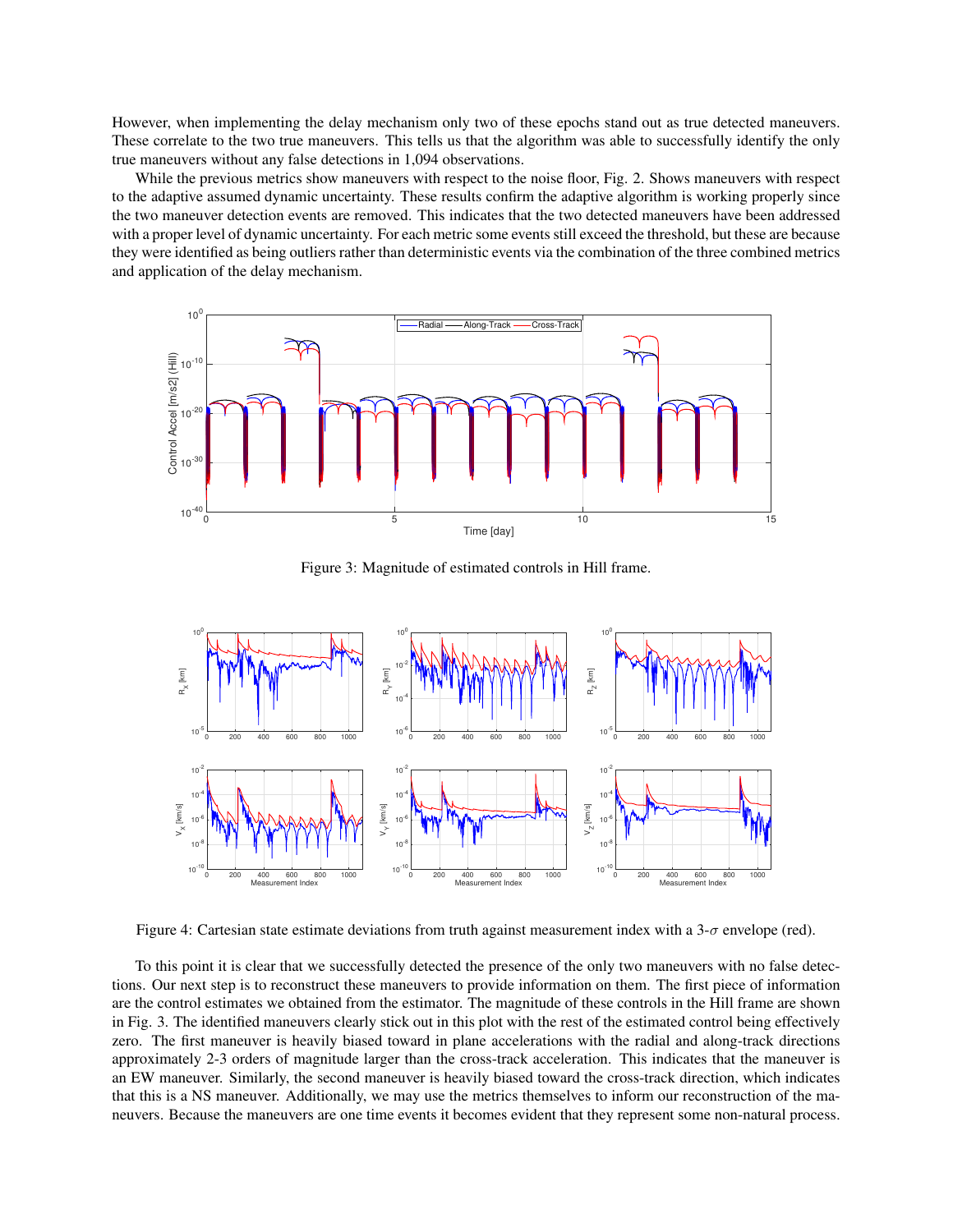This reinforces the hypothesis that the mismodeling is related to an actuated maneuver. We may also characterize the maneuvers based on these estimates as 0.525 m/s and 2.535 m/s maneuvers compared to the true values of 16.8652 m/s and 7.6552 m/s, respectively. Because these estimates are based on optimal controls they provide a lower bound on the true maneuver, but also give an order of magnitude estimate.



Figure 5: Distance metric to metric threshold ratio before applying adaptive algorithm with angles-only observation.

Finally, the results displayed in Fig. 4 show the level of tracking obtained with the OCBE. It is clear that the estimator maintains tracking of the spacecraft throughout both maneuvers and across all observation gaps. Tracking is attained on the 10 m level, which reflects the uncertainty in the measurements.

It should be noted that similar maneuver detection results are obtained with angles only observation. Fig. 5 shows the metric-to-threshold ratio results when the algorithm is run with angles only observation. Just as with the previous simulation, the only two events that are detected as maneuvers are the two true events. Tracking is not as good with fewer observations giving levels of approximately 1 km in position, rather than the 10 m level achieved with range. There are also observability issues that pop up as would be the case with a Kalman Filter. This does not prevent a solution, it just leads to tracking falling out of the  $3-\sigma$  envelope more frequently.

This simulation shows the Adaptive OCBE's ability to automatically track an object with mismodeled dynamics as well as detect and reconstruct that mismodeling. The algorithm correctly identified both maneuvers with no false detections in the 1,094 measurements processed. Even with fewer observation types the detection aspect of the work does not suffer, though tracking uncertainty increases due to a decrease in the amount of information.

#### 5. CONCLUSIONS AND FUTURE WORK

This paper addresses the problem of estimation is dynamically mismodeled systems in an automated fashion while detecting and reconstructing the mismodeling. The Adaptive OCBE is presented as an algorithm that addresses this problem. It is a state estimator that accounts for dynamic mismodeling by reconstructing mismodeled dynamics via estimated optimal control policies. These control policies may also be used in a maneuver detection algorithm that accurately identifies when mismodeled dynamics are present. This maneuver detection algorithm is then used to automate the OCBE such that the algorithm detects mismodeling and automatically compensates for it without a human in loop. A sample tracking simulation demonstrated the effectiveness of this algorithm. The Adaptive OCBE accurately detected two maneuvers without any false detections in the entire 15-day observation arc, and it provided enough information to allow us to approximate the size of the maneuver and the type of maneuver. It accomplished all of this with in a completely automated fashion.

Looking forward, this estimator can be advanced for SSA application by considering multi-target tracking with uncorrelated observations. The algorithm is already designed to work an arbitrary orbit-observer setup, so by expanding it to deal with  $n$  targets the method would be readily implementable to all types of SSA surveys.

### ACKNOWLEDGEMENTS

This work was supported by a NASA Office of the Chief Technologist's Space Technology Research Fellowship. DJS was supported in part by grant FA9550-11-1-0188 from AFOSR.